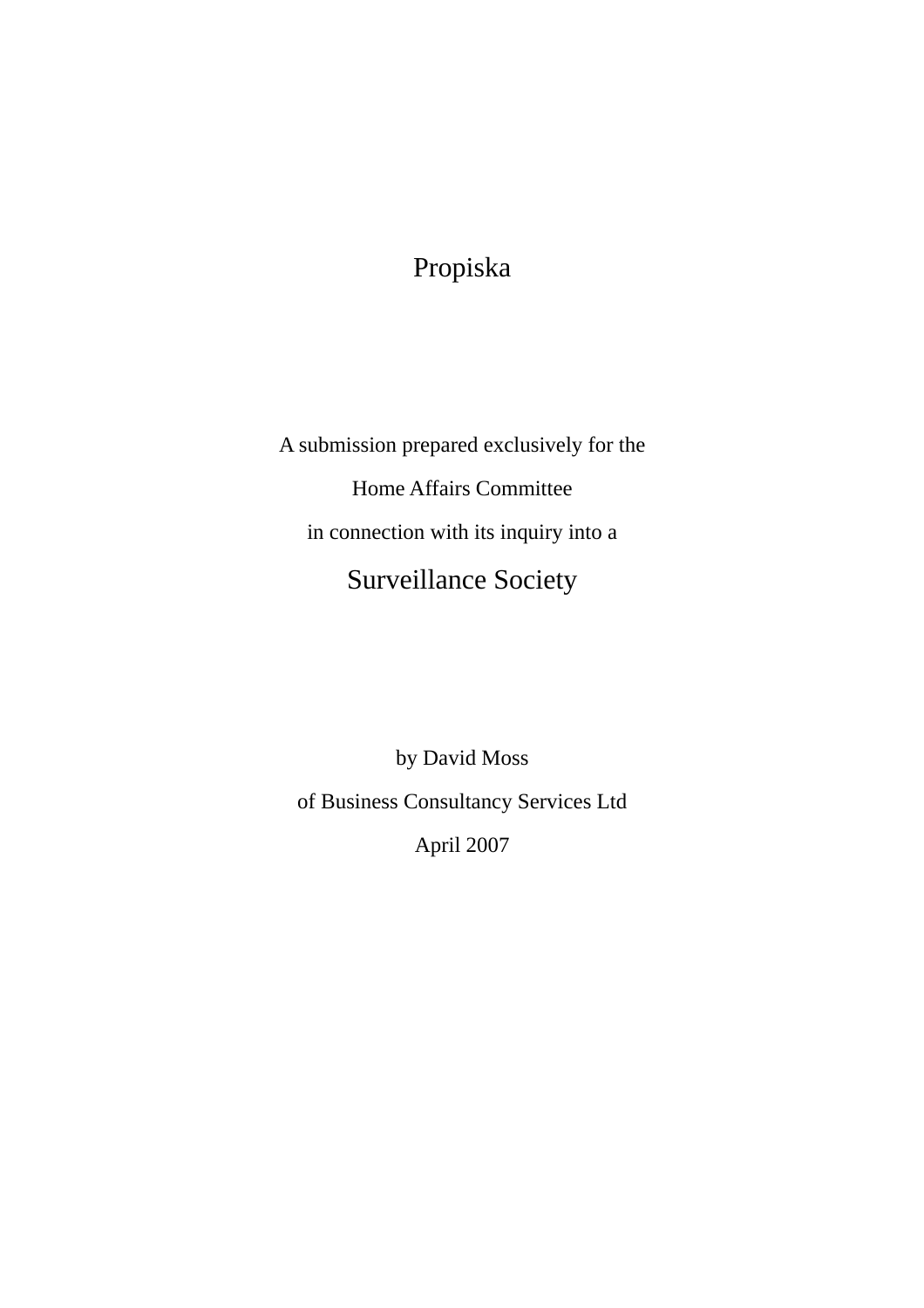David Moss of Business Consultancy Services Ltd (BCSL) has nearly 30 years experience in IT and has spent four years researching ID card schemes.

## *It appears to have nothing to do with the UK but the Committee should nevertheless be introduced to the notion of the propiska.*

The propiska is a device used all over Eastern Europe as a residence permit, tying each person, native-born or immigrant, to a single address. Propiski were introduced by the Tsars, Lenin banned them, Stalin reintroduced them and the Constitutional Court banned them again in 1991. To no effect in Moscow, at least, where the Mayor announced that he intended to ignore the ban.

Propiski were introduced to allow the state to allocate resources sensibly.

Over 100 years later, you still need a propiska in Moscow today to rent a flat. And to get a job. And to vote and get married and get state healthcare and state education for your children and a pension.

Propiski are a source of revenue for Moscow and the price is set, high, by the Mayor.

They are used as a way to control immigration – Chechens [14] needn't bother to apply.

The police have the right to stop people in the street and demand to see their propiska. That is a security matter, it is said, by the authorities, required to keep the population safe from criminals and terrorists.

But if you don't pay the policeman's bribe, which he needs because he's so badly paid (not a very good excuse), he tears up your propiska and then you've got a problem with the next policeman you encounter.

There is a thriving market in stolen and forged propiski.

The matter of propiski has been debated in the European Parliament [18] and it has attracted the attention of Human Rights Watch [11], both of whom have asked the old Iron Curtain countries to phase them out.

## *So what? Who cares?*

Well, for anyone who hasn't got it yet, according to the Home Office, the UK ID card scheme is going to protect us from criminals and terrorists.

It will be so good that we won't need to have censuses [22, p.8] in future. The government will know all about us, they say, thanks to the ID card scheme, and so they'll be able to plan customised state services for us. John Hutton wants the state to come to us, God forbid, rather than us having to go to the state.

Either way, you won't be entitled to any benefits [22, pp.5, 6, 7 and 8] without an ID card. Or a pension.

And you'll need an ID card when you go for a new job, of course, to prove your right to work [22 pp.4, 5, 9 and 12].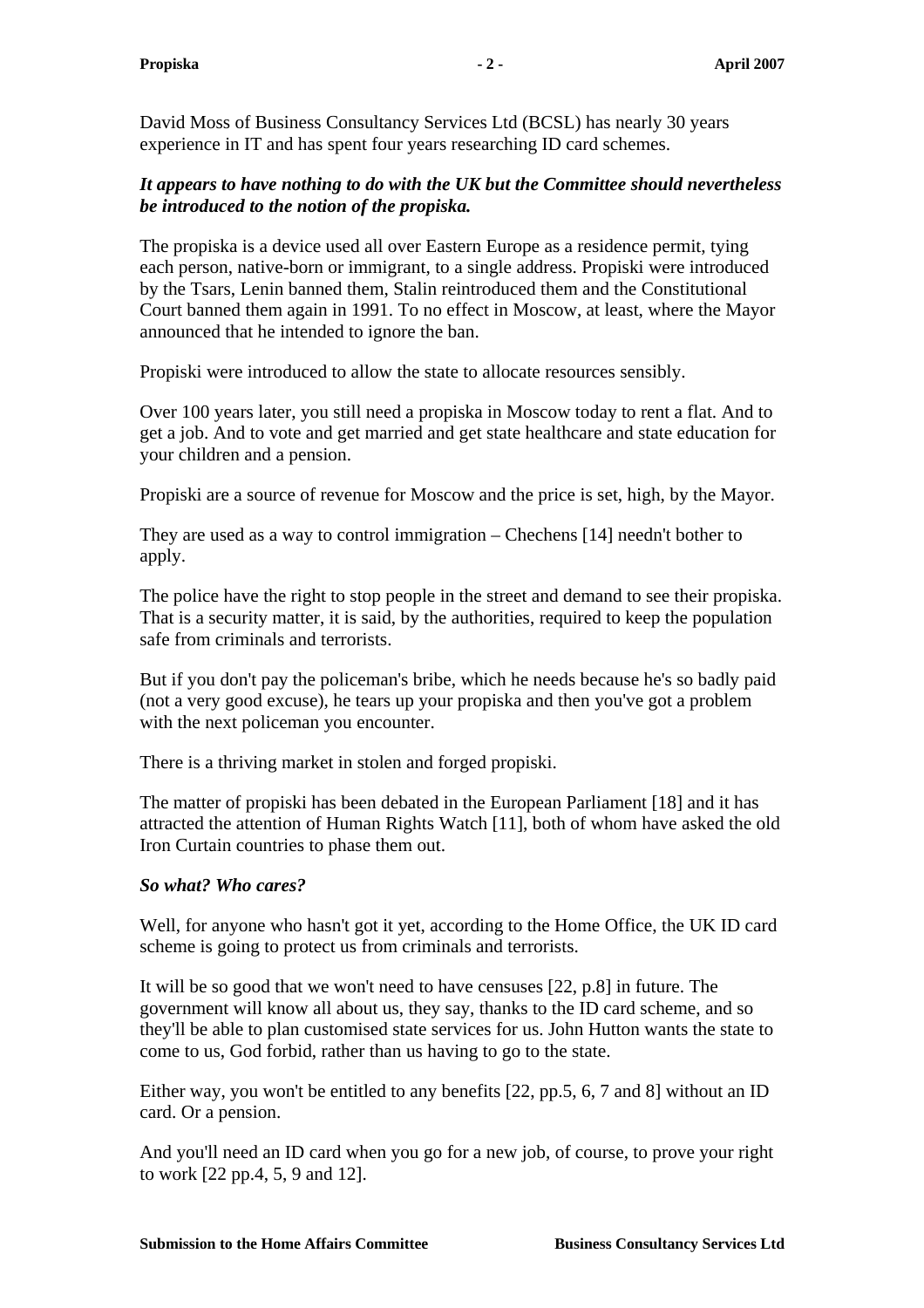Whenever you move (or die [23]), you must tell the government your new address [24]. Otherwise you'll be fined.

You won't be able to get any non-emergency state healthcare [25] without an ID card and you won't be able to get your children into a state school [26] or a state university.

All of which, in turn, will help to control immigration [22, pp.5, 8, 9 and 12].

And what was Harriet Harman suggesting? Thanks to ID cards, there would be no need for local authorities to maintain the electoral roll. We could use our ID cards to vote [27]. She didn't even bother to mention the secrecy of the ballot.

Meanwhile, the government are considering the appropriateness of using our personal details as a source of income. One of the tasks of the Crosby forum on public/private identity management [22, p.8], due to report to the Chancellor in April, is to see if the private sector would like to buy these details from the Home Office's Identity and Passport Service.

Of course, no-one will be able to forge an ID card [28] – Tony Blair, while he was Prime Minister, said so [29].

And they will identify people accurately because biometrics [30] are 100% reliable [31].

And our officials are incorruptible [32].

## *You see, it may be that the propiska will soon not be a foreign notion, at all.*

Three questions:

- 1. What is the difference between a propiska and an ID card? (Please see table below.)
- 2. If the European Parliament is against propiski, why is it advocating ID cards? Which it does, through an organisation called IDABC [33]. While planning to collect all our fingerprints together in one database [34].
- 3. And what is the UK doing on the same handcart?

| What is the difference?                 | <b>ID</b> card | Propiska |
|-----------------------------------------|----------------|----------|
| <b>Functions</b>                        |                |          |
| Counter-terrorism                       |                |          |
| Crime prevention and detection          |                |          |
| Statistics, censuses, central planning, |                |          |
| Control of immigration                  |                |          |
| Revenue source                          |                |          |
| Entitlements                            |                |          |
| Residence                               |                |          |
| Voting                                  |                |          |
| Work                                    |                |          |
| State education                         |                |          |
| State healthcare                        |                |          |
| Other benefits                          |                |          |
| Marriage                                | ິດ             |          |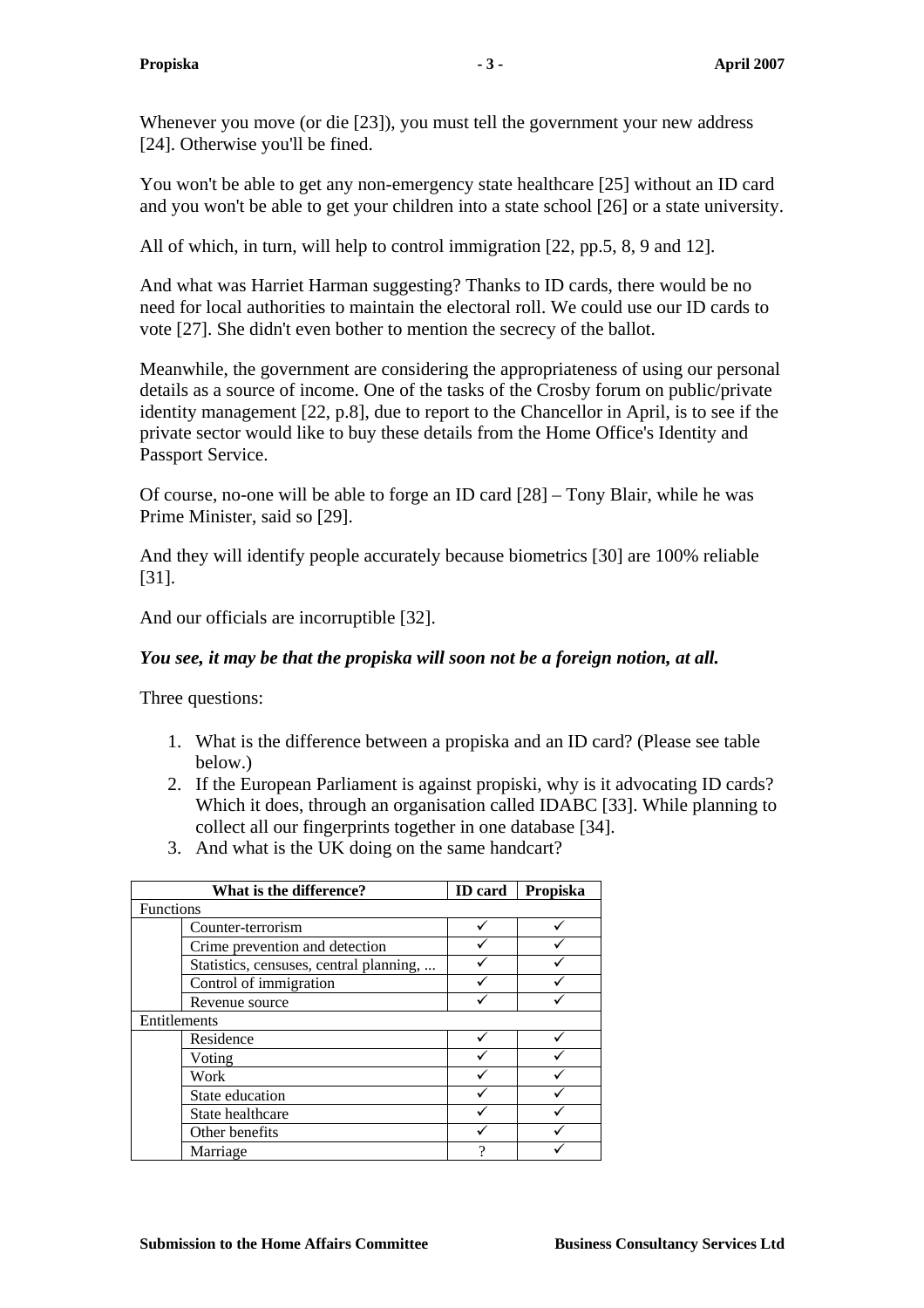References

1. East European Constitutional Review, http://www.law.nyu.edu/eecr/vol7num2/special/propiska.html

2. Exile181.pdf, http://dematerialisedid.com/PDFs/exile181.pdf

3. Internal passport -- Wikipedia, the free encyclopedia, http://en.wikipedia.org/wiki/Internal\_passport

4. Moscow Times – propiska, http://context.themoscowtimes.com/stories/2006/05/26/104.html

5.Moscow's heart of darkness -- Summer 1998 BITTER HARVEST The urbanization of the planet -- MSNBC.com, http://www.msnbc.msn.com/id/3072234/

6. Nelegal -- articles on propiski, http://www.nelegal.net/articles.htm

7. Nelegal -- propiska, privacy international, http://www.nelegal.net/articles/index.html

8. Open Society Institute (Soros) -- forced migration monitor, http://www.osi.hu/fmp/html/nov97.htm

9. Privacy International 2003 UK Big Brother Awards, http://www.privacyinternational.org/bigbrother/uk2003/

10. Propiska, http://www.nelegal.net/articles/propiska.htm

11. Propiska -- Human Rights Watch, http://www.hrw.org/reports98/russia/srusstest-04.htm

12. Propiska -- Wikipedia, the free encyclopedia, http://en.wikipedia.org/wiki/Propiska

13. Propiska.org translated,

http://66.249.93.104/translate\_c?hl=en&sl=ru&u=http://propiska.org/&prev=/search%3Fq%3Dpropisk a%26start%3D10%26hl%3Den%26lr%3D%26safe%3Doff%26rls%3DGGLD,GGLD:2005- 05,GGLD:en%26sa%3DN

14. Research Topics – propiska, http://www.cdi.org/russia/johnson/3551.html

15. Russia, Residency Permits, Work -- JRL 7-6-05, http://www.cdi.org/russia/johnson/9193-8.cfm

16. Stupid Security Contest 2003 Award Winners, http://www.privacyinternational.org/article.shtml?cmd%5B347%5D=x-347-63275

17. The makings of a Molotov cocktail Economist.com, http://www.economist.com/surveys/displaystory.cfm?story\_id=E1\_VJRQNR

18. The propiska system applied to migrants, asylum seekers and refugees in Council of Europe member states effects and remedies, http://assembly.coe.int/Documents/AdoptedText/TA01/EREC1544.htm

19. The Russian elections -- Putin's way -- Economist.com, http://www.economist.com/world/displaystory.cfm?story\_id=E1\_NNRNQDP

20. Thierry Chauderlot Why do you need propiska in Russia -- Pravda.Ru, http://english.pravda.ru/opinion/feedback/15-06-2004/5886-propiska-0

21. Ukraine.pdf, http://dematerialisedid.com/PDFs/Ukraine.pdf

22. Home Office, Identity Cards Act 2006 – First Section 37 Report To Parliament About The Likely Costs Of The ID Cards Scheme, http://dematerialisedid.com/PDFs/costreport37.pdf

23. Daily Telegraph, £1,000 fine for failing to update identity cards, http://www.telegraph.co.uk/news/main.jhtml?xml=/news/2006/12/24/nid24.xml

24. BBC, At-a-glance: ID card plans, http://news.bbc.co.uk/1/hi/uk\_politics/4053453.stm

25. Home Affairs Committee, Benefits And Weaknesses Of The Government's Scheme, http://www.publications.parliament.uk/pa/cm200304/cmselect/cmhaff/130/13007.htm#a14

26. BCSL, ID cards and schools, http://www.dematerialisedid.com/Evidence/Schools.html

27. The Guardian, Anger as Harman suggests electoral role for ID database, http://politics.guardian.co.uk/homeaffairs/story/0,,1772792,00.html